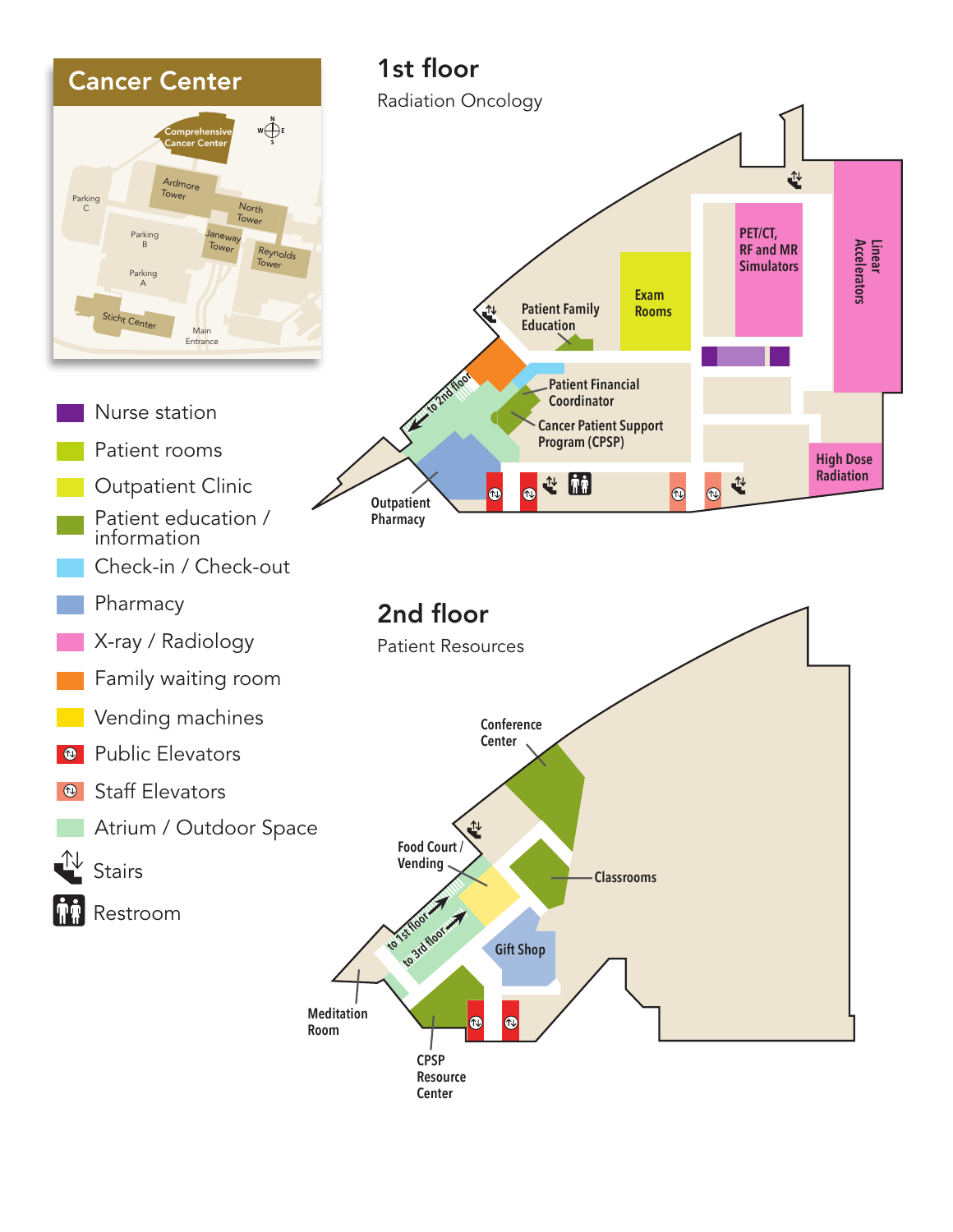

Nurse station Patient rooms Outpatient Clinic Patient education / information Check-in / Check-out Pharmacy X-ray / Radiology Family waiting room Vending machines **<sup>®</sup>** Public Elevators Staff Elevators  $\circledR$ Atrium / Outdoor Space ╩┵ **Stairs** Restroom

## 3rd floor

Hematology and Oncology Clinic



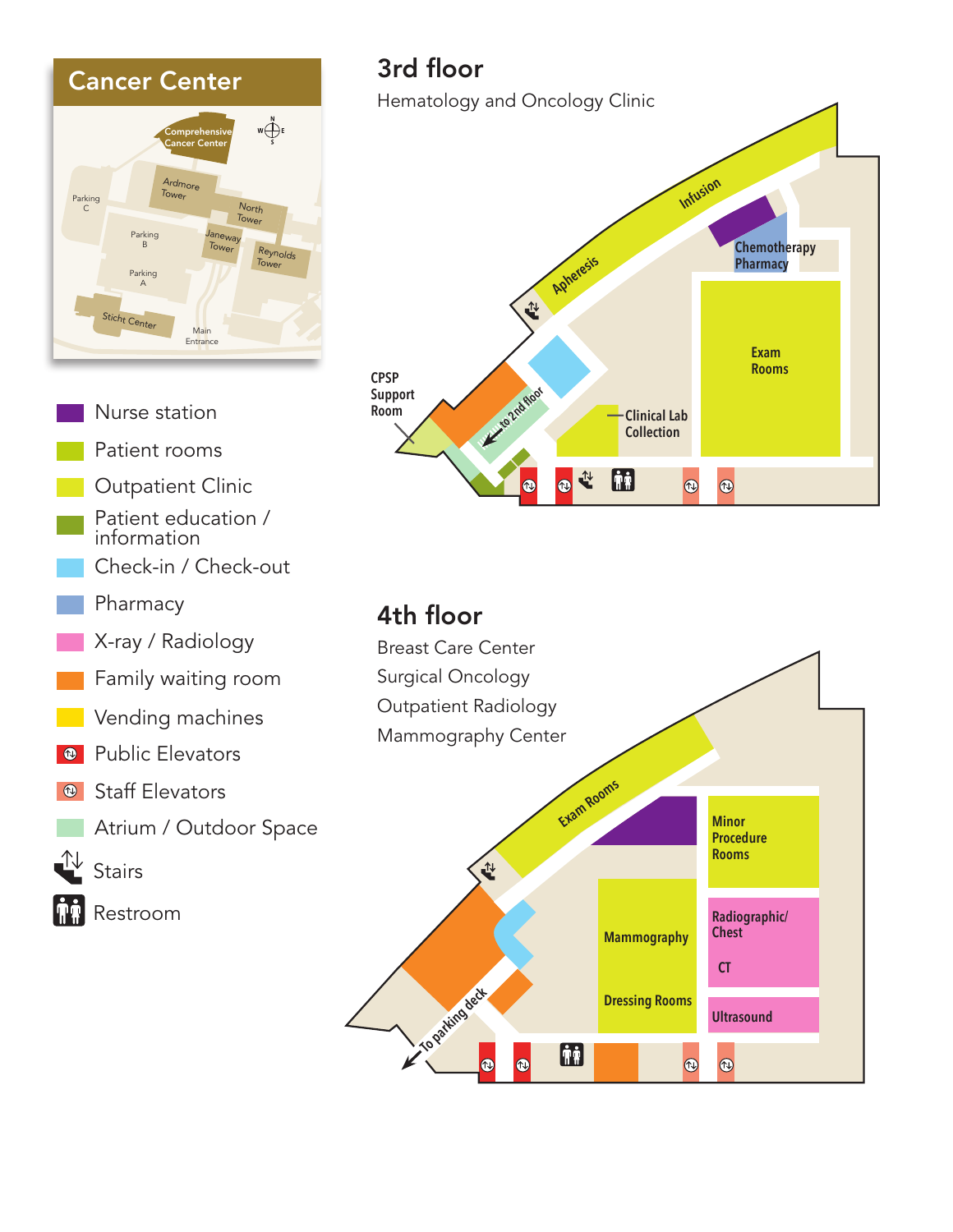

- Atrium / Outdoor Space
- $\mathbb{L}$ Stairs





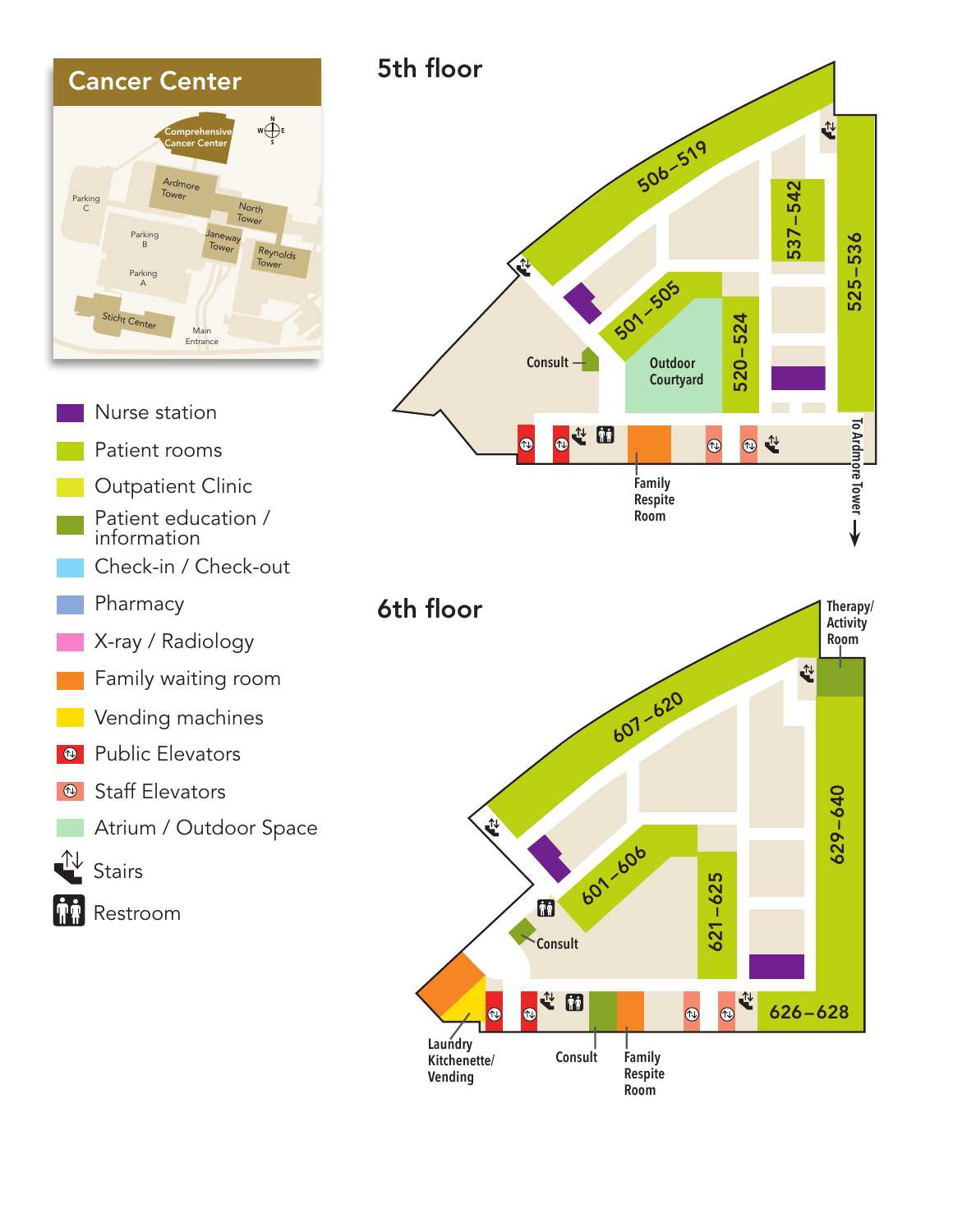

- Nurse station Patient rooms Outpatient Clinic
- Patient education / information
- Check-in / Check-out
- Pharmacy
- X-ray / Radiology
- Family waiting room
- Vending machines
- **Public Elevators**
- Staff Elevators  $\circledR$ 
	- Atrium / Outdoor Space
- ⊕ **Stairs** 
	- Restroom